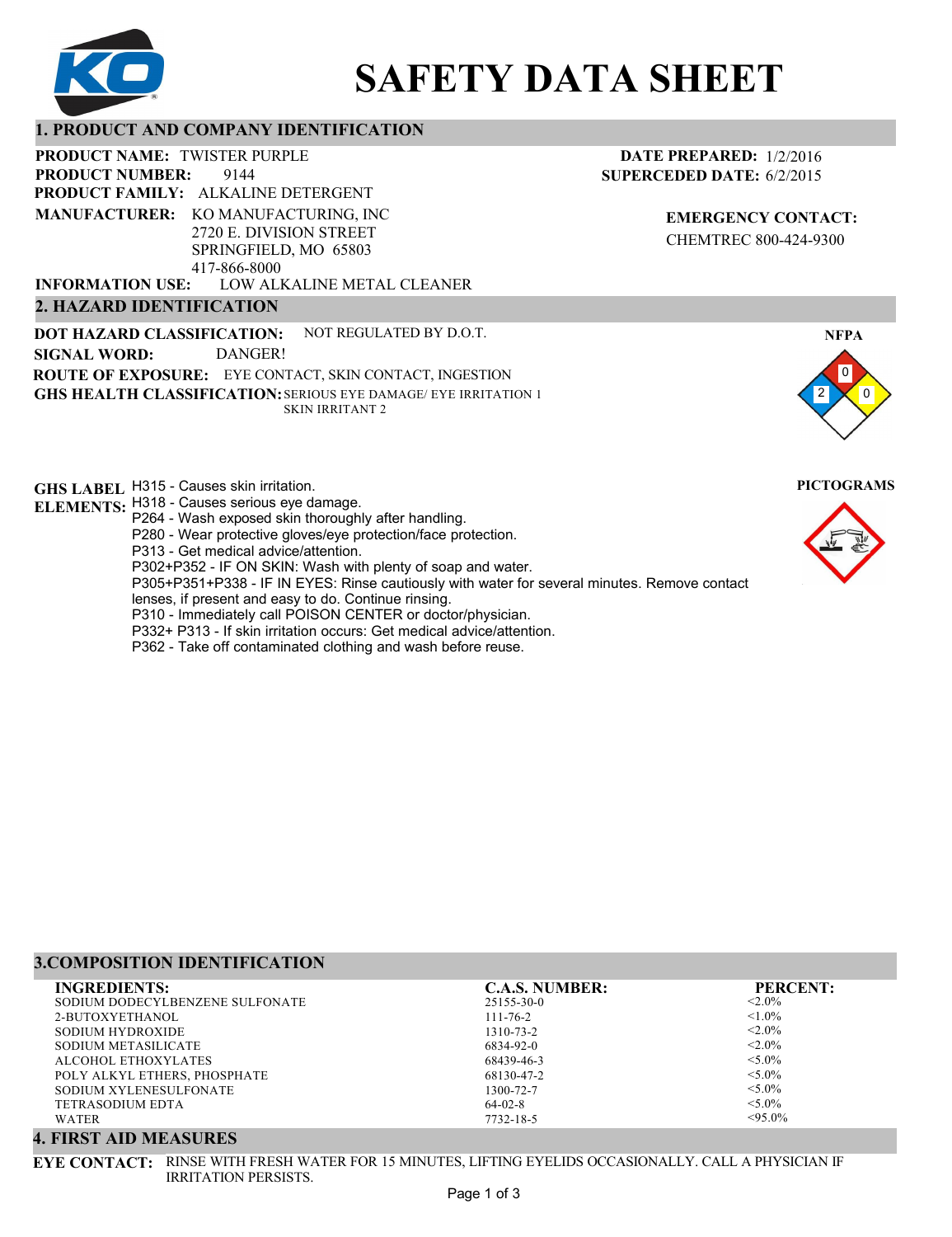## **4. FIRST AID MEASURES - CONTINUED**

**SKIN CONTACT:** RINSE WITH PLENTY OF FRESH WATER AND REMOVE CONTAMINATED CLOTHING IMMEDIATELY. CALL A PHYSICIAN IF IRRITATION PERSISTS.

**INGESTION:** RINSE MOUTH WITH FRESH WATER. DO NOT INDUCE VOMITING. CALL A PHYSICIAN IMMEDIATELY. IF CONSCIOUS, GIVE LARGE QUANTITIES OF WATER. DO NOT GIVE ANYTHING BY MOUTH IF UNCONSCIOUS.

**INHALATION:** IF OVERCOME BY EXPOSURE, REMOVE VICTIM TO FRESH AIR IMMEDIATELY. GIVE OXYGEN OR ARTIFICIAL RESPIRATION AS NEEDED. CALL A PHYSICIAN IMMEDIATELY.

## **5. FIRE FIGHTING MEASURES**

**FLAMMABLE PROPERTIES:** NON FLAMMABLE.

**FLASH POINT:** DOES NOT FLASH.

**SUITABLE EXTINGUISHING MEDIA:** DRY CHEMICAL, FOAM OR CARBON DIOXIDE, WATER SPRAY.

**UNSUITABLE EXTINGUISHING MEDIA:** NOT ESTABLISHED.

**SPECIFIC HAZARDS ARISING** NONE KNOWN.

**FROM THE CHEMICAL:**

**PROTECTIVE EQUIPMENT AND PRECAUTIONS FOR FIREFIGHTERS:** APPPROVED) AND FULL PROTECTIVE GEAR. WEAR SELF-CONTAINED BREATHING APPARATUS (PRESSURE DEMAND MSHA/NIOSH

### **6. ACCIDENTAL RELEASE MEASURES**

**PERSONAL PRECAUTIONS:** AVOID CONTACT WITH EYES AND SKIN. SPILL AREA MAY BE SLIPPERY. WEAR PROPER PROTECTIVE EQUIPMENT WHEN DEALING WITH RELEASE.

**ENVIRONMENTAL PRECAUTIONS:** CONTAIN SPILL TO AVOID RELEASE TO THE ENVIRONMENT. KEEP CONTAINER TIGHTLY CLOSED WHEN NOT IN USE.

**METHODS FOR CONTAINMENT** COLLECT FOR DISPOSAL USING AN INERT ABSORBENT MATERIAL AND TRANSFER TO A **AND CLEAN-UP:** CONTAINER FOR REUSE OR DISPOSAL.

## **7. HANDLING AND STORAGE**

**HANDLING:** HANDLE WITH CARE AND AVOID CONTACT WITH EYES AND SKIN. ALWAYS WEAR PROPER CHEMICAL RESISTANT PROTECTIVE EQUIPMENT 29CFR1910.132-138. WASH THOROUGHLY AFTER HANDLING.

**STORAGE:** STORE IN A COOL, DRY PLACE. KEEP OUT OF REACH OF CHILDREN. KEEP LID TIGHTLY CLOSED WHEN NOT IN USE.

## **8. EXPOSURE CONTROLS/PERSONAL PROTECTION**

**ENGINEERING CONTROLS:** NONE REQUIRED UNDER NORMAL USE.

**EYE / FACE PROTECTION:** CHEMICAL SAFETY GLASSES.

**SKIN PROTECTION:** CHEMICAL RESISTANT GLOVES.

**THRESHOLD LIMIT VALUE (TLV):** 2-BUTOXYETHANOL, 20 PPM; SODIUM HYDROXIDE, 2 MG/M³

## **9. PHYSICAL AND CHEMICAL PROPERTIES**

**PHYSICAL STATE:** LIQUID. **APPEARANCE: ODOR: BOILING POINT: FREEZING POINT:** NOT ESTABLISHED. **SPECIFIC GRAVITY:** 1.07 **pH (1%): EVAPORATION RATE:** NOT ESTABLISHED. **FLASH POINT: LOWER FLAMMABILITY/EXPLOSIVE LIMIT:** NOT ESTABLISHED. **UPPER FLAMMABLE/EXPLOSIVE LIMIT:** NOT ESTABLISHED. NOT ESTABLISHED. 11.5-12.0 DOES NOT FLASH. DARK PURPLE LIQUID. FRUIT SCENT. **VISCOSITY: REALITIVE DENSITY:** 8.9 LBS./GL. **SOLUBILITY: VAPOR PRESSURE:** NOT ESTABLISHED. **VAPOR DENSITY:** NOT ESTABLISHED. **DECOMPOSITION** NOT ESTABLISHED. **TEMPERATURE: PARTICAL COEFFICIENT:** NOT ESTABLISHED. **N-OCTANOL/WATER** NOT ESTABLISHED. SOLUBLE.

**AUTO-IGNITION TEMPERATURE:** NOT ESTABLISHED.